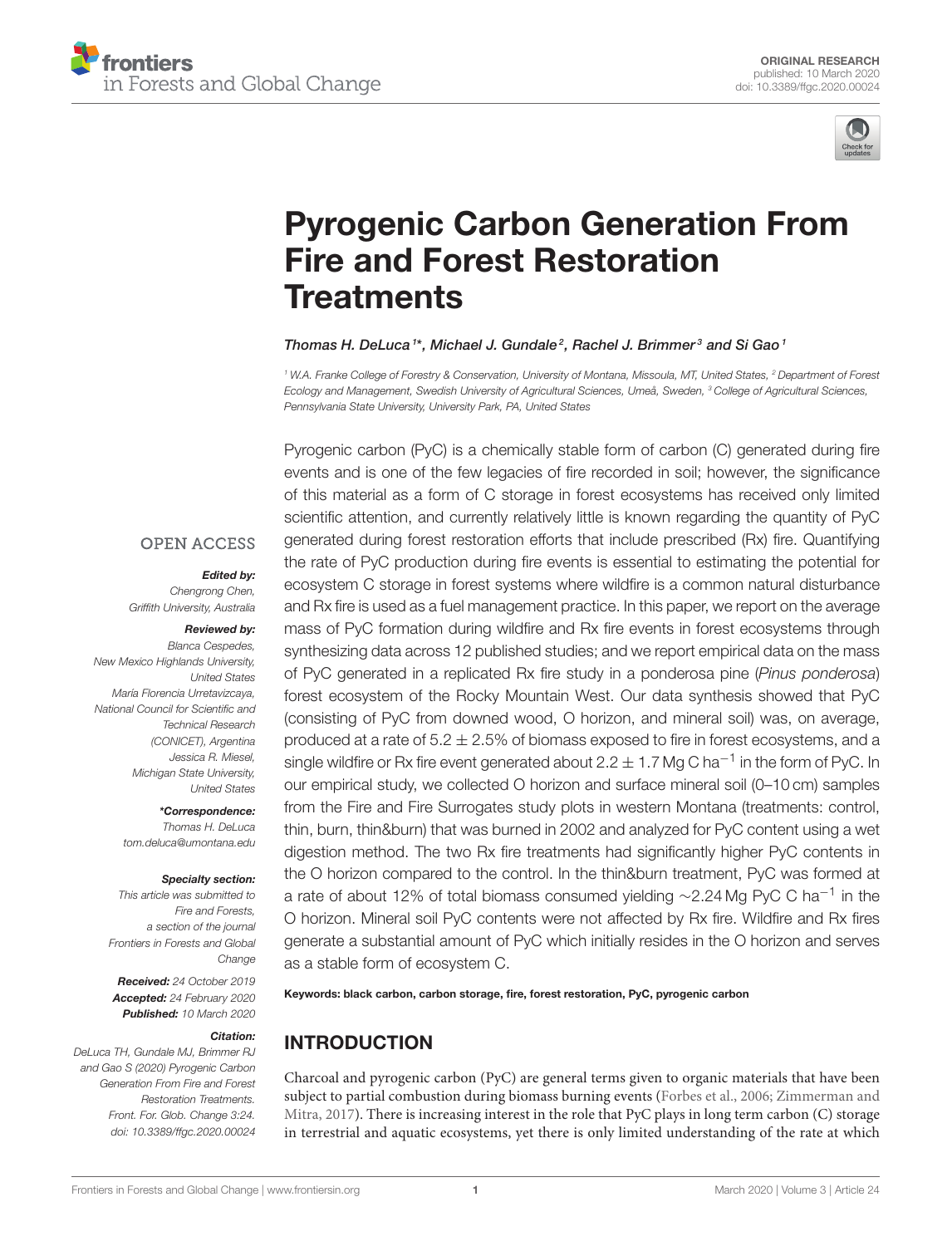PyC accumulates in forest ecosystems during natural and prescribed (Rx) fire events. Of the PyC formed during forest fire events, much remains onsite as stored C [\(Lynch et al., 2004\)](#page-7-1), eventually lost to depositional areas due via surface erosion [\(Abney et al., 2019\)](#page-6-1) and if incorporated into mineral surface soils, the PyC may remain in surface soils an indefinite length of time [\(Abiven and Santín, 2019\)](#page-6-2). Given this longevity in soil ecosystems, PyC has been identified as being an important C storage medium [\(Lehmann et al., 2006;](#page-7-2) [DeLuca and Aplet, 2008;](#page-6-3) [Santín et al., 2015\)](#page-7-3) and receives a great deal of attention across a variety of research fields [\(Carcaillet, 2001;](#page-6-4) [Gavin, 2004;](#page-6-5) Gavin et al., [2006;](#page-6-6) [Power et al., 2006\)](#page-7-4).

The role of PyC in the soil ecosystem extends beyond its capacity to serve as stored C, PyC can directly and indirectly influence soil microbial processes [\(Thies et al., 2015\)](#page-7-5), increase rates of organic matter decomposition [\(Wardle et al., 2008;](#page-7-6) [Pluchon et al., 2015\)](#page-7-7) alter soil nutrient availability (Lehmann et al., [2011;](#page-7-8) [Gul and Whalen, 2016;](#page-6-7) [Gao and DeLuca, 2019;](#page-6-8) [Gao et al., 2019\)](#page-6-9), modify soil nutrient cycling (DeLuca and Sala, [2006;](#page-6-10) [DeLuca et al., 2006,](#page-6-11) [2015;](#page-6-12) [Gao et al., 2017;](#page-6-13) Gao and DeLuca, [2018\)](#page-6-14), and adsorb organic compounds in plant root exudates, litter decomposition products, and microbial byproducts [\(Keech et al., 2005;](#page-7-9) [Gundale and DeLuca, 2006;](#page-6-15) [Quilliam et al., 2013\)](#page-7-10). These facets of PyC have led to a significant increase in the number of studies devoted to the role of naturally formed PyC in terrestrial ecosystems [\(Pingree and DeLuca, 2017\)](#page-7-11).

Despite the fact that PyC has widely been recognized as a highly chemically stable form of ecosystem C that is formed in all biomass burning events and is of great importance to global C cycle, to date there has been limited effort to quantify forest fire generated PyC and in particular that affiliated with Rx fire events in forest ecosystems [\(Alexis et al., 2012;](#page-6-16) [Pingree et al.,](#page-7-12) [2012;](#page-7-12) [Wiechmann et al., 2015\)](#page-7-13). In addition to wildfire events that commonly occur as a result of local climatic conditions at the seasonally dry forest ecosystems of the Rocky Mountain West [\(Agee, 1996\)](#page-6-17), Rx fires are applied widely as a forest management practice throughout the region to reduce surface fuel loading and restore the historical fire regime [\(Ryan et al., 2013\)](#page-7-14). Quantifying the rate of PyC production during fire events in this region is essential to estimating the potential of ecosystem C storage in other forest systems with similar climatic conditions and fire management practices. The objectives of the work reported here were to: (1) Evaluate the PyC generation rate and the percent fuel conversion to PyC during wildfire or Rx fire events of forest ecosystems through synthesizing existing literature; (2) Determine the amount of PyC present in soil following forest restoration treatments that include Rx fire in an empirical study in western Montana, and evaluate the relationship between PyC generation and fuel consumption using data collected on the same study sites. By combining a synthesis and an empirical study that both focus on the evaluation of PyC generation in forest fire events, our goal was to advance the understanding of total ecosystem C budgets and the C storage potential of post-fire forest systems. We believe the findings from this research could help inform more rational strategies toward assessment of the influence of fire and fuel treatments on ecosystem C storage.

# MATERIALS AND METHODS

## Data Synthesis

A search for peer-reviewed papers (published between January 2000 and December 2018) on PyC generation rate was conducted using the "Web of Science" database with a variety of keywords ("charcoal," "PyC," "pyrogenic carbon," "black carbon"; "generation," "production," "formation"; and "forest fire," "fire," "wildfire," "prescribed fire," "Rx fire," "fuel reduction," "forest management practices"). The title and abstract were first evaluated to determine if the publication was relevant to our inquiry and contained original data. Papers that met these criteria were then examined in detail for information and data "extraction" prior to analysis. We excluded studies that report PyC production data at the continental to global scale (either existing synthesis data or modeling data). We also excluded studies associated with landscape scale grassland or peatland fires, and we specifically focused on PyC generated in forest systems at a local to sub-regional scale. If a study was conducted at an ecotone transitioning from grassland to woodland, we only included PyC data collected at sites with dominant species being woody plants to match the common scenarios of Rx fire in most fuel treatment practices. A total of 12 published papers were identified, which presented PyC data for a total of 22 individual fire events, and a total of 31 sampling sites  $(N = 31)$  were selected and finalized for our further analysis. It is important to note that for studies that report PyC data by comparing pre- and post-fire treatments, we did not separate data by time-since-fire given the small sample size in this synthesis; similarly, studies that report PyC formation by using data collected at paired burned and unburned sites were also included in our synthesis regardless of time-sincefire. For studies that only provided a PyC production range, both minimum and maximum numbers were included in our analysis, but treated as two observations for one single fire event site.

All PyC production data were converted to the same unit (Mg PyC C ha−<sup>1</sup> ) according to the C content of PyC reported in individual studies. We also recorded the "percent fuel conversion to PyC (PyC mass: fuel mass)" data when it was provided by the study. Mean value and  $1 \times$  standard deviation (SD) were calculated for both PyC production data (Mg C ha−<sup>1</sup> ) and fuel conversion rate (%) data across all observations associated with wildfire or Rx fire events of the forest ecosystems. Given that the sample size in this synthesis is rather small, we limited the focus of our examination to only these two response variables (i.e., PyC production, fuel conversion%) and eliminated any analysis examining their relationships with potential covariates (e.g., fire characteristics, site and soil conditions, time-since-fire, etc.). However, detailed descriptive statistics for all observations across studies are provided in Supplementary Information (**[Figure S1](#page-6-18)**, **[Table S1](#page-6-18)**). Data homogeneity and normality were tested before conducting any analysis. We used ANOVA and Tukey's posthoc test to identify differences between PyC generation rate under wildfires and prescribed fires at a significant level of  $P = 0.05$ . All statistical analyses were performed in R [\(R Core Team, 2016\)](#page-7-15).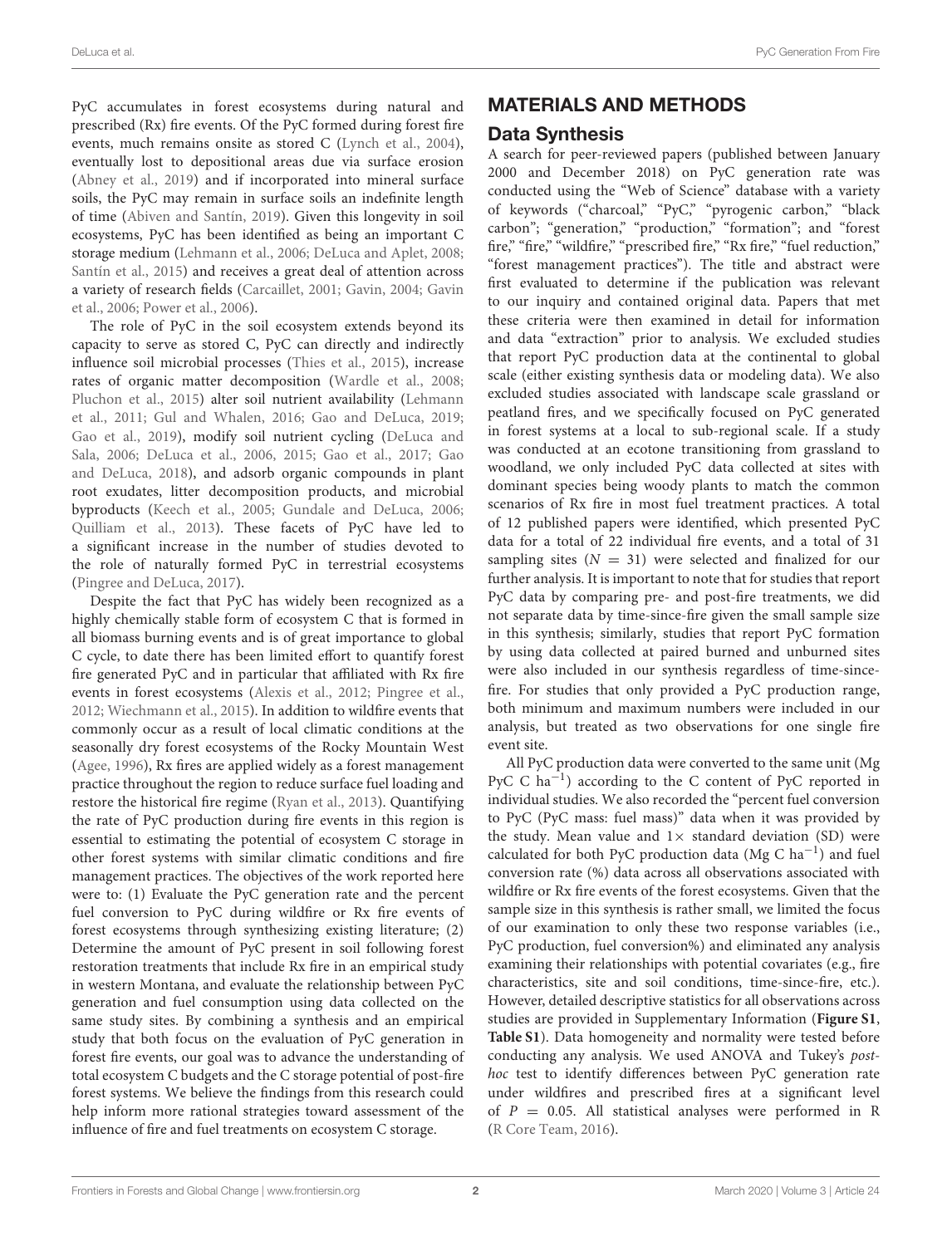DeLuca et al. PyC Generation From Fire

<span id="page-2-0"></span>TABLE 1 | Soil physical and chemical characteristics (mean) on plots at the Fire and Fire Surrogates study site at Lubrecht Experimental Forest (see Gundale et al., [2005\)](#page-6-19).

| Variable<br>Unit | O Horizon |                |     |      |                                                               | Mineral soil                                    |     |
|------------------|-----------|----------------|-----|------|---------------------------------------------------------------|-------------------------------------------------|-----|
|                  | (cm)      | (g $kg^{-1}$ ) |     | (bH) | Depth Total C Total N Acidity Bulk density<br>(a cm $^{-3}$ ) | <b>Total C</b> Total N<br>$(q \text{ kg}^{-1})$ |     |
| Control          | 4.4       | 351            | 9.0 | 5.2  | 0.91                                                          | 23.1                                            | 1.0 |
| Thin             | 5.0       | 392            | 9.0 | 5.3  | 0.95                                                          | 18.9                                            | 0.9 |
| Burn             | 2.6       | 363            | 10  | 5.3  | 0.90                                                          | 18.6                                            | 0.8 |
| Thin&burn        | 2.5       | 353            | 10  | 5.4  | 0.90                                                          | 24.0                                            | 1.1 |

# Empirical Study

The empirical study was conducted using soil samples collected from the Montana installment of the Fire and Fire Surrogates (FFS) national study network (**[Table 1](#page-2-0)**). The FFS study is a multiyear interdisciplinary study investigating the effectiveness of thinning and Rx fire treatments aimed at reducing wildfire hazard and restoring more natural stand structure which has been described in detail elsewhere [\(Gundale et al., 2005;](#page-6-19) Metlen and Fiedler, [2006\)](#page-7-16). Briefly, this study was implemented on an ∼100-years-old second-growth ponderosa pine/Douglas-fir forest (100 years since last fire except one experimental block which is 60 years old) at the University of Montana's Lubrecht Experimental Forest in western Montana (46◦ 53′N 113◦ 27′W). Elevation ranges from 1,230 to 1,388 m, mean annual air temperature is 7◦C and mean annual precipitation is 50 cm, with 44% falling as snow [\(Nimlos, 1986;](#page-7-17) [Gundale et al., 2005\)](#page-6-19). Soils at the study site are Eutric Haplocryalfs and Typic Dystrocryepts. The study was established as a semi-randomized block design  $(n = 3)$ , with each block quartered into square 9 ha units, and assigned one of four treatments (control, burn-only, thin-only, and thin&burn). Selection harvest treatments reduced stand basal area from  $\sim$ 22–11 m<sup>2</sup> ha<sup>-1</sup> (trees >10 cm diameter), with harvest taking place in the winter of 2000/2001. Prescribed fires were conducted in May to June 25, 2002 and resulted in an average of 1–3.5 Mg ha<sup>-1</sup> O horizon consumption and 12–27 Mg ha<sup>-1</sup> woody fuel consumption. More detailed description of the study system can be found in [Gundale et al. \(2005\)](#page-6-19).

Soil samples were collected from 10 stratified sub-sampling points within each of the 9 ha plots during July 2003. We collected mineral soil samples from a depth of 0–10 cm, using a standard 2.5 cm stainless steel soil probe with seven subsamples creating an individual sample. Complete organic horizon (Oi, Oe, and Oa) samples were collected within a 15.2 cm diameter PVC ring. Two mineral soil samples and two O horizon samples were collected from opposing corners of each plot and composited. The 10 composite samples were then independently analyzed for total PyC and averaged, yielding a single datum from each treatment replicate. All samples were dried at 60◦C and stored until used for analysis.

We measured mineral soil and O horizon bulk density and organic horizon thickness to allow reporting of results on an area basis. Mineral soil bulk density was measured using a 5 cm diameter by 5 cm depth bulk density core with the dry weight of the sample divided by the volume of the core to estimate bulk density [\(Blake and Hartge, 1986\)](#page-6-20). Organic horizon depth was measured from the top of the Oi horizon to the bottom of the Oa horizon (as above). Samples were then returned to lab and oven-dried (65◦C) and weighed. Bulk density was calculated by dividing the dry mass of the material by the sample volume.

Both mineral soil samples and O horizon materials were ground using a shatterbox and passed through a 0.76µm sieve. The PyC content of mineral soil samples and O horizon samples were determined by using a peroxide, weak nitric acid digestion procedure (the "KMD" method) as described by [Kurth et al.](#page-7-18) [\(2006\)](#page-7-18). The high organic matter content of the O horizon samples necessitated the modification of this digestion procedure wherein 0.5 g samples were pretreated with 30%  $H<sub>2</sub>O<sub>2</sub>$  and allowed to stand for 24 h prior to starting the actual digestion. Samples of 1.0 g sample of mineral soil or 0.5 g of pre-treated O horizon material were placed into a 250 ml Erlenmeyer flask and amended with 20 ml of 30%  $H_2O_2$  and 10 ml of 1.0 M HNO<sub>3</sub>. The mouth of the flasks were fitted with a 5 cm diameter glass sphere which allowed for gentle reflux, and the flasks were occasionally swirled at room temperature over a 30 min period, then heated to 100◦C on a heating plate for 16 h. Samples were swirled occasionally and returned to the heating plate until the digestion was complete (no further effervescence). Samples were filtered through Whatman #2 filter paper, and then dried. Samples were scraped from the filter, homogenized with a mortar and pestle for total C determination by dry combustion (Elemental Analyzer 1500, Fissions Instruments, Milano, Italy). The total C measured after the digestion is reported as total PyC following the assumption that all non-PyC is consumed in the digestion process. In many of the O horizon samples, there was clearly some quantity of non-PyC organic matter remaining at the end of the digestion, in which case the PyC appeared black and non-PyC organic material appeared white. This incomplete digestion precluded analysis for total C on the digests as this approach would have overestimated total PyC content of the O horizon. The total mass was weighed and adjusted to a PyC content based on an ocular (at 20  $\times$ magnification) assessment of PyC as a percent of the total mass remaining. PyC samples from this study site averaged 750 g C kg−<sup>1</sup> PyC, thus PyC mass in O horizon digests was converted to PyC as C by multiplying the mass by 0.75.

A generalized linear model was initially performed at a significant level of  $P = 0.05$  where treatment was entered as a fixed factor and block was entered as a random factor. Because block was not a significant factor ( $P > 0.05$ ), the comparison was repeated using a one-factor ANOVA followed by Tukey's post-hoc tests to identify differences among treatments at P = 0.05. A Pearson's correlation analysis was conducted to determine the relationship between total fuel consumption and PyC generation, where the goodness-of-fit  $R^2$  and associated Pvalue are presented. Data were checked for homogeneity and normality and were log-transformed when necessary to meet model assumptions. All analyses were conducted using SPSS (version 17.0, SPSS Inc., Chicago, IL, USA).

## RESULTS

#### Data Synthesis

Our analysis involving 22 independent fire event sites that were previously published on PyC generation rates ( $N = 31$ ) showed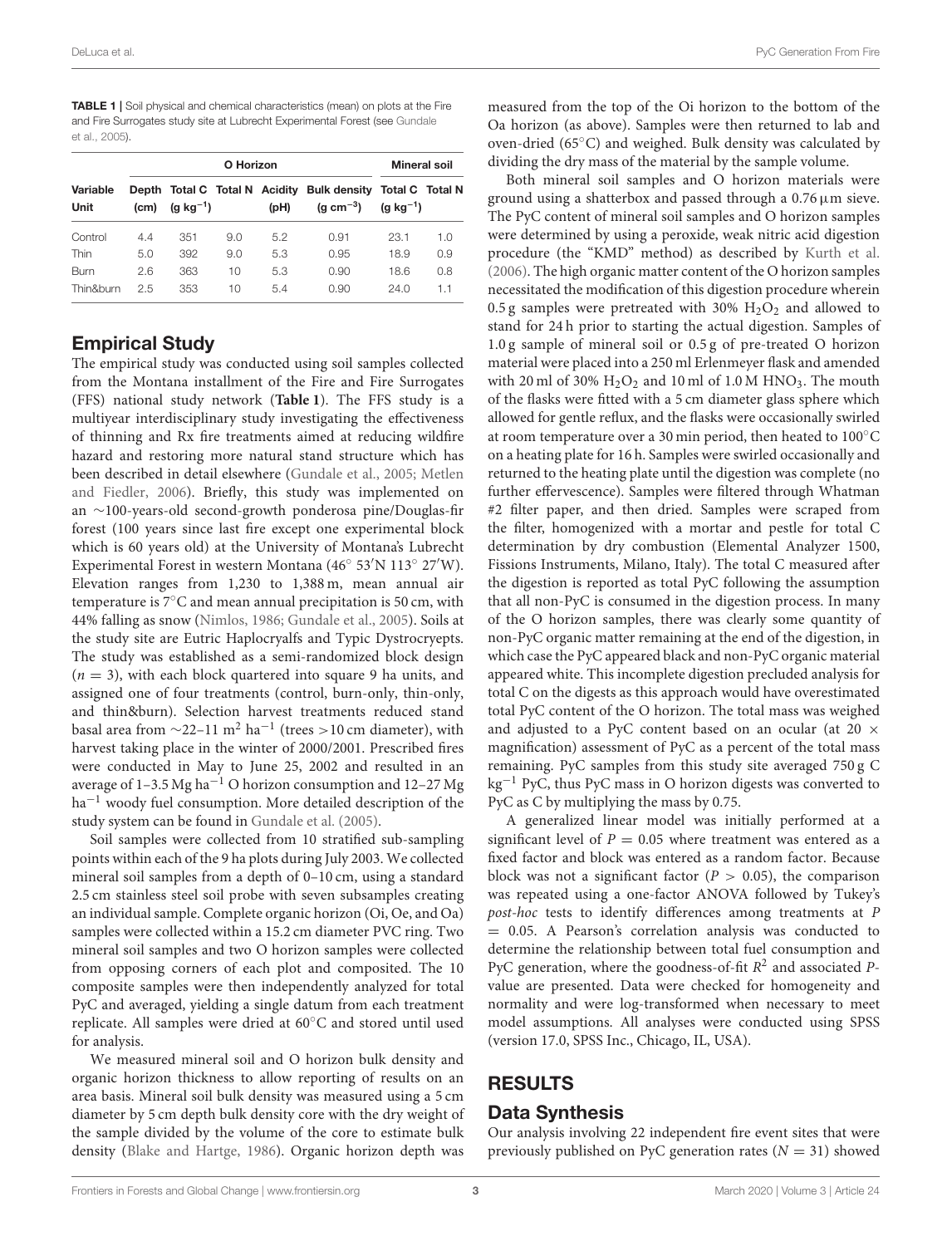

<span id="page-3-0"></span>that PyC was generated at an average rate of  $2.17 (\pm SD 1.72)$  Mg C ha<sup> $-1$ </sup> in a single fire event that ranging from 0.05 to 6.4 Mg C ha−<sup>1</sup> , regardless of wildfire or prescribed (Rx) fire, with or without fuel reduction treatments (**[Figure 1A](#page-3-0)**). There was no difference in the amount of PyC produced by wildfire or Rx fire; however, the amount of PyC produced by wildfire seemed to exhibit a higher degree of variation than Rx fire (**[Figure 1A](#page-3-0)**). Thinning  $+$  Rx fire appeared to generate more PyC (1.95  $\pm$  SD 1.84 Mg C ha−<sup>1</sup> , **[Figure S1](#page-6-18)**) than Rx fire only, but there was only one data point for this condition (1.40 Mg C ha−<sup>1</sup> , **[Figure S1](#page-6-18)**). Of the 12 studies included in this synthesis, only nine (14 sites;  $N =$ 14) provided the % fuel conversion to PyC data (**[Figure 1B](#page-3-0)**). On average, a single fire event converted 5.2 ( $\pm$  SD 2.5) % of biomass to PyC (**[Figure 1B](#page-3-0)**).

## Empirical Study

Total PyC mass in the O horizon was directly influenced by restoration treatments that included Rx fire. The thin&burn treatment had the greatest PyC quantities present in the O horizon (**[Figure 2A](#page-4-0)**). PyC mass in the forest floor was ∼2.24 ±

0.72 Mg PyC ha−<sup>1</sup> in the thin&burn treatment, these levels were significantly greater than the burn alone, thin alone, or control treatments (**[Figure 2A](#page-4-0)**).

PyC in the mineral soil was significantly higher when comparing the burn and thin&burn plots to the thin alone plots, but there was no significant difference in PyC concentrations between the control and the burn or thinning plots (**[Figure 2B](#page-4-0)**). Total PyC in the O horizon was found to generally follow fuel consumption rates with about 44% of the variation in PyC production being accounted for by fuel consumption (**[Figure 3](#page-5-0)**). Fuel consumption was nearly 14 Mg ha−<sup>1</sup> (fuel and forest floor) in the burn only treatments, where the total mass of fine fuel and forest floor consumed in the thin&burn plots was over 30 Mg ha−<sup>1</sup> .

# **DISCUSSION**

In this study, we combined an assessment of previously published data on PyC production in forest wildfires or prescribed (Rx)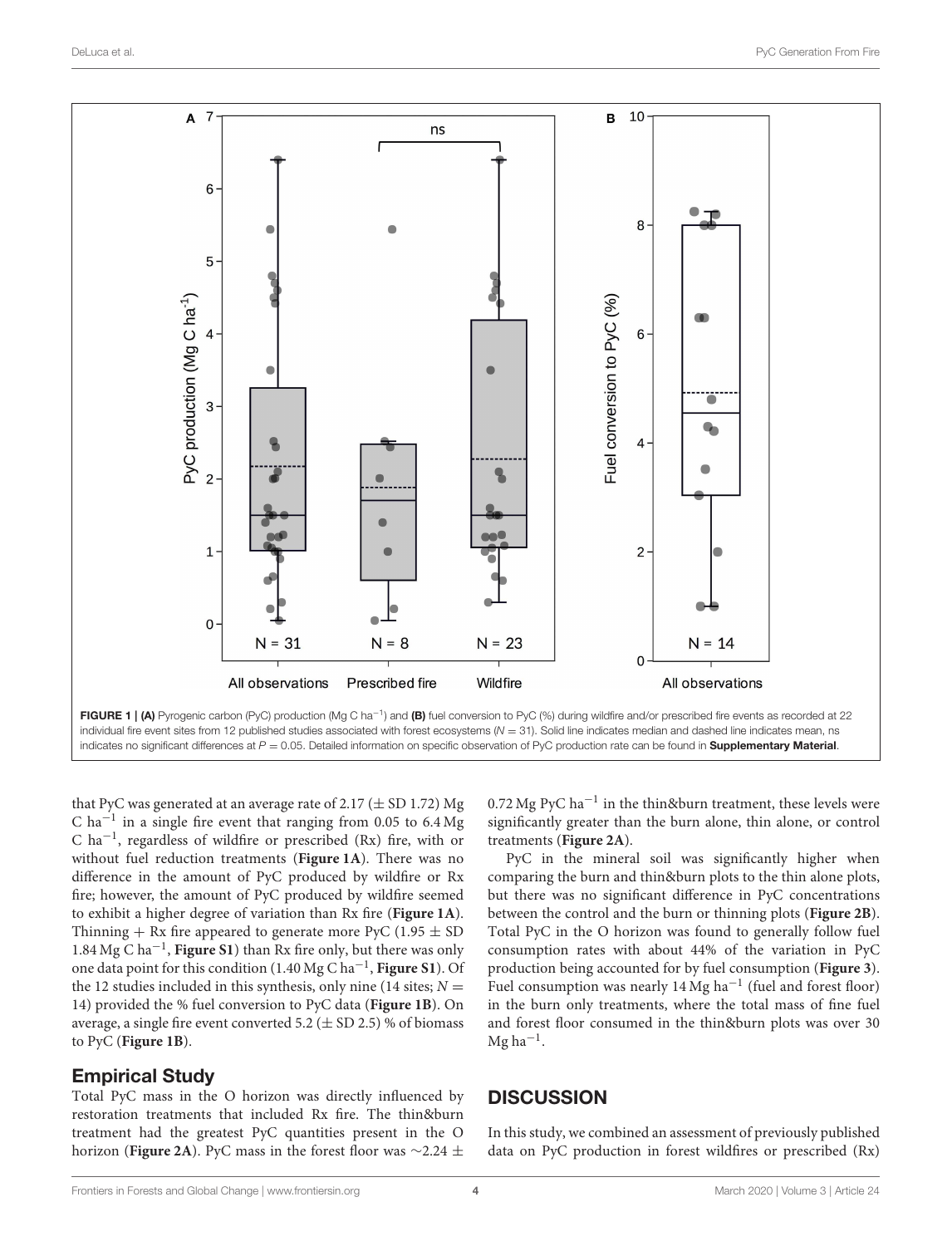

<span id="page-4-0"></span>fires with an empirical study from a Rx fire study in western Montana. The data synthesis from existing literature provides a range for biomass conversion to PyC during Rx fire and wildfire events with Rx fire events producing similar amounts of PyC, but a far lower degree of variation than wildfire events (**[Figure 1](#page-3-0)**). This is somewhat expected given the relative low severity of most Rx fires. Previous studies have estimated PyC generation per unit fuel consumption in coniferous forest ecosystems to range from <1% to nearly 20% [\(Tinker and Knight, 2000;](#page-7-19) [Lynch et al.,](#page-7-1) [2004;](#page-7-1) [Forbes et al., 2006\)](#page-6-0) and more commonly reported as being between 1 and 5% [\(Preston and Schmidt, 2006\)](#page-7-20). In a more recent detailed analysis of PyC generation in a boreal forest wildfire with pre and post-fire sampling canopy, understory, and surface soils, [Santín et al. \(2015\)](#page-7-3) reported an average ecosystem conversion rate of 27% of forest biomass with a conversion rate of 50% for downed woody debris. These estimates are far higher than the average value of 5.2% of fuel consumption observed in our data synthesis, but may reflect the fact that most studies have not had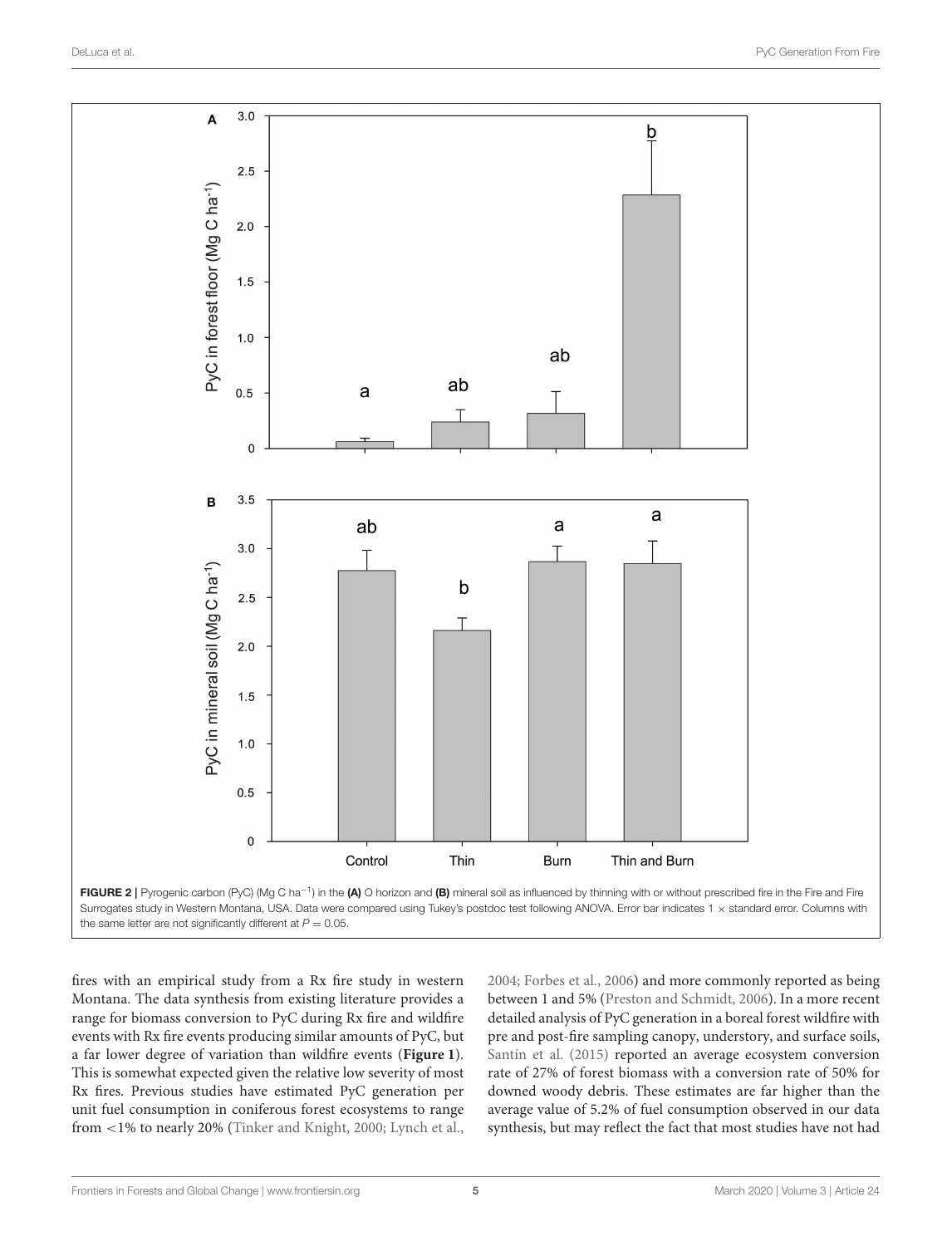

<span id="page-5-0"></span>the benefit of pre-and post-fire sampling [\(Miesel et al., 2018\)](#page-7-21). Further, visual estimates can overestimate PyC generation rates compared to wet chemical digestion methods.

Importantly, there is little consistency between individual studies and the method employed to estimate PyC content generated during fire events, therefore the PyC production rate across studies was highly variable which creates challenges, particularly when modeling at larger spatial scale [\(Wei et al.,](#page-7-22) [2018\)](#page-7-22). By compiling published data of soil PyC content in the whole soil profile to estimate global PyC stock across a variety of environmental constraints (e.g., climate, soil pH, site net primary production), [Reisser et al. \(2016\)](#page-7-23) found that soil properties, rather than fire characteristics best explained PyC content at global scales where high clay soils (clay content over 50%) and alkaline soils had more PyC content than low clay soils and acidic soils. The relatively small sample size of this data synthesis limits our ability to extrapolate the results; however, we report an average value of 2.2 Mg PyC ha<sup>-1</sup> for a single fire event. From these data it was hard for us to further generalize correlations between environmental variables and PyC production per single fire event. It is possible that the differences in soil and site properties across geographically distinct sites contributed to the variation in PyC persistence; however, it is more likely that fire and fuel characteristics including burn temperature, fuel composition and loading, and fuel moisture were the strongest drivers of variation in PyC production across different studies [\(Huang et al., 2018\)](#page-7-24). This is supported by our data synthesis which showed that the higher amount of PyC production was observed under "wildfire" compared with "Rx fire" (**[Figure 1A](#page-3-0)**), and under "thinning + Rx fire" when compared with "Rx fire only" (**[Figure S1](#page-6-18)**). The average value of 2.2  $\pm$  1.7 Mg C ha<sup>-1</sup> generated per fire event in the form of PyC is a close fit with the Rx fire data in our empirical study and suggests that PyC generation during Rx events is a significant contributor to the stable C pool in western forest ecosystems.

In our empirical study, the Rx fire treatments generated PyC in the O horizon at a rate of about 12% of fuel consumed in the thin plus burn treatments which is slightly higher than the average of our synthesis findings and midway between the estimate of [Preston and Schmidt \(2006\)](#page-7-20) and that of Santín et al. [\(2015\)](#page-7-3). [Alexis et al. \(2007\)](#page-6-21) reported relatively lower PyC generation rates (3.2% of stem, leaf and litter converted to PyC post fire) in a sub-tropical scrub oak ecosystem and indicated that PyC accumulates at lower rates than conservative estimates of stable organic matter formation (7% of stem, leaf and litter). Insights from that ecosystem led the authors to suggest that fire and PyC generation lead to a long-term decline in soil C. However, this argument does not account for differences in the longevity of stable organic matter and PyC, which may be over 10 times greater for PyC compared to soil organic matter [\(DeLuca and Aplet, 2008\)](#page-6-3). Further evidence for longevity of PyC in soils and an indication of the limited impact of a single burn event on soil PyC stocks is captured in the recent study by [Santos et al. \(2017\)](#page-7-25) which investigated PyC stocks in litter layers (significantly different from a 100-years postburn site to an unburned site) and dissolved PyC leaching from soil horizons (not significantly different from burned to unburned). At our FFS sites, the lack of differences in mineral soil PyC content across treatments is likely a product of historical fires, including a fire in the 1930's that covered portions of Block 1 and 3 [\(Gundale et al., 2005\)](#page-6-19), whereas recent fire activity resulted in measurable changes in the O horizon PyC content.

Recent studies have pointed to PyC generation as offsetting C emissions during wildfire [\(Wei et al., 2018;](#page-7-22) [Jones et al.,](#page-7-26) [2019\)](#page-7-26) requiring us to further assess the influence of fire on the global C balance. Importantly, these studies demonstrate that PyC accumulation in ecosystems is most directly related to fire severity and frequency [\(Sawyer et al., 2018;](#page-7-27) [Adkins et al.,](#page-6-22) [2019\)](#page-6-22). So, although PyC generation in individual fire events in Savanah ecosystems is low, the net accumulation can be high. The same thinking must go into how we approach Rx fire in western forest ecosystems of the Inland Northwest, where multiple Rx fires over a 100 years period will store more PyC than a single high severity fire over the same time period [\(DeLuca and Aplet, 2008\)](#page-6-3).

#### **CONCLUSION**

This study provides a combination of original empirical data on PyC generation as well as a data synthesis from prior studies that address PyC generation in forest wildfire and Rx fire events. The results presented here support previous studies showing that fires generate a significant quantity of PyC, a relatively passive form of organic C. Our empirical results further demonstrate that the majority of PyC mass resides in the mineral soil, even though PyC storage from recent fires resides in the O horizon [\(Brimmer, 2006;](#page-6-23) [DeLuca and Sala, 2006;](#page-6-10) [Kurth et al., 2006\)](#page-7-18).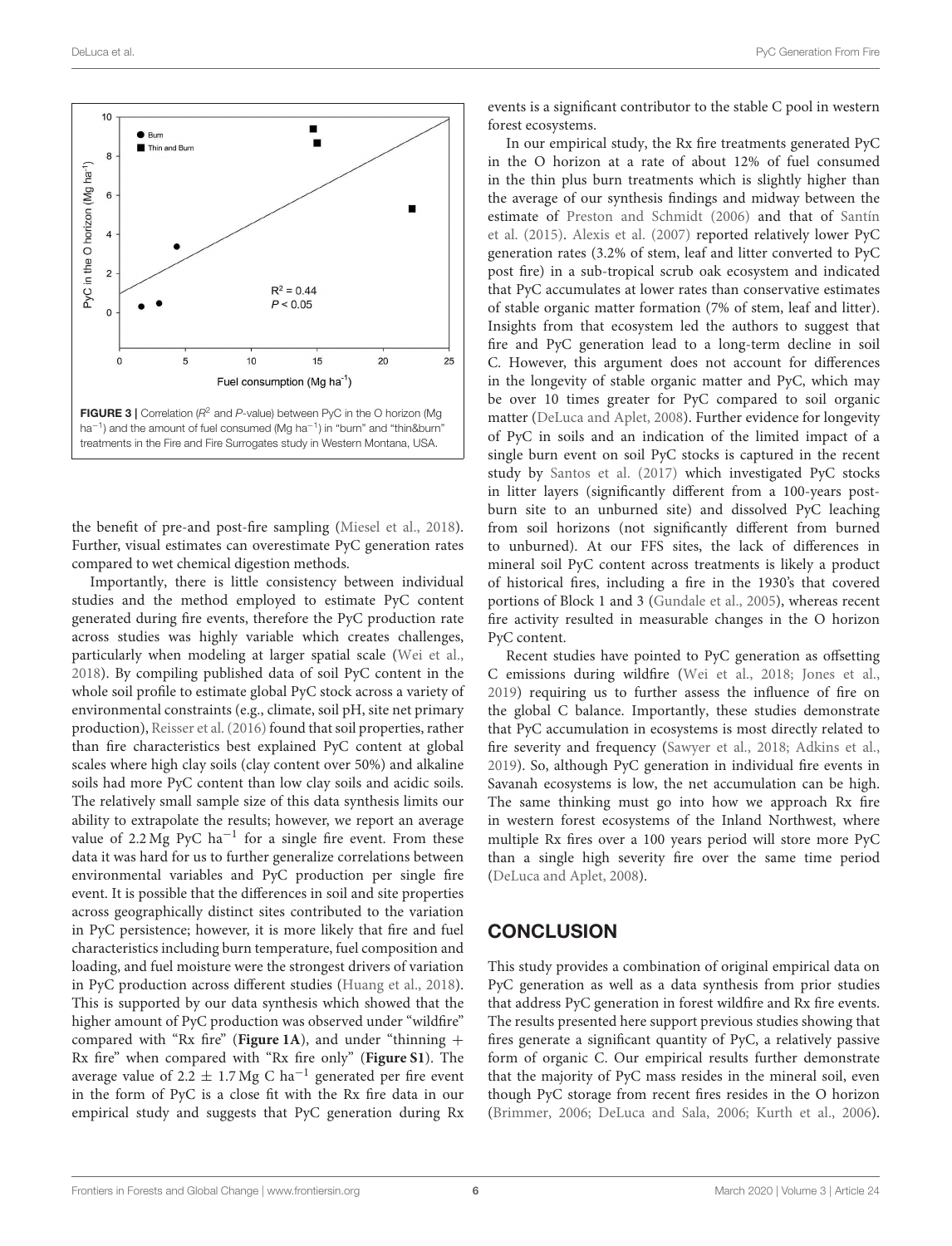Charcoal left on site likely disintegrates into smaller particles over time further affording incorporation into the mineral soil as a result of physical and biological pedoturbation (DeLuca and Aplet, [2008\)](#page-6-3). This fine particulate C may also leach into deeper soil horizons over time [\(Santos et al., 2017\)](#page-7-25). The reintroduction of fire using these restoration treatments in the region represents the first potential addition of PyC to these ecosystems over a 100 years period. Although the primary reasons for implementing restoration or fuel reduction treatments are for reducing wildfire risk and restoring historical ecosystem structure and function, there is clearly an additional benefit in that Rx fire generates a surprisingly large pool of highly stable C, particularly when it is applied in combination with forest thinning. And while the immediate effect of Rx fire is to release C, in the long term this approach may promote C sequestration. Future efforts to restore forest ecosystems in the Inland Northwest should incorporate Rx fire to further reduce surface fuel loading, reestablish more natural fire regimes, and support long-term ecosystem C storage.

## DATA AVAILABILITY STATEMENT

The datasets generated for this study are available on request to the corresponding author.

#### REFERENCES

- <span id="page-6-2"></span>Abiven, S., and Santín, C. (2019). Editorial: from fires to oceans: dynamics of firederived organic matter in terrestrial and aquatic ecosystems. Front. Earth Sci. 7:31. doi: [10.3389/feart.2019.00031](https://doi.org/10.3389/feart.2019.00031)
- <span id="page-6-1"></span>Abney, R. B., Kuhn, T. J., Chow, A., Hockaday, W., Fogel, M. L., and Berhe, A. A. (2019). Pyrogenic carbon erosion after the rim fire, yosemite national park: the role of burn severity and slope. J. Geophys. Res. Biogeosci. 124, 432–449. doi: [10.1029/2018JG004787](https://doi.org/10.1029/2018JG004787)
- <span id="page-6-22"></span>Adkins, J., Sanderman, J., and Miesel, J. (2019). Soil carbon pools and fluxes vary across a burn severity gradient three years after wildfire in sierra nevada mixed-conifer forest. Geoderma [333, 10–22. doi: 10.1016/j.geoderma.2018.](https://doi.org/10.1016/j.geoderma.2018.07.009) 07.009
- <span id="page-6-17"></span>Agee, J. K. (1996). Fire Ecology of Pacific Northwest Forests. Washington, DC: Island press.
- <span id="page-6-16"></span>Alexis, M. A., Rasse, D. P., Knicker, H., Anquetil, C., and Rumpel, C. (2012). Evolution of soil organic matter after prescribed fire: a 20-year chronosequence. Geoderma 189–190, 98–107. doi: [10.1016/j.geoderma.2012.05.003](https://doi.org/10.1016/j.geoderma.2012.05.003)
- <span id="page-6-21"></span>Alexis, M. A., Rasse, D. P., Rumpel, C., Bardoux, G., Péchot, N., Schmalzer, P., et al. (2007). Fire impact on C and N losses and charcoal production in a scrub oak ecosystem. Biogeochemistry 82, 201–216. doi: [10.1007/s10533-006-9063-1](https://doi.org/10.1007/s10533-006-9063-1)
- <span id="page-6-20"></span>Blake, G. R., and Hartge, K. H. (1986). "Bulk Density," in Methods of Soil Analysis: Part 1—Physical and Mineralogical Methods, SSSA B. Ser. 5.1. ed A. Klute (Madison, WI: SSSA,ASA), 363–375.
- <span id="page-6-23"></span>Brimmer, R. J. (2006). Sorption Potential of Naturally Occurring Charcoal in Ponderosa Pine Forests of Western Montana (Master's Thesis). University of Montana, Missoula, MT, USA.
- <span id="page-6-4"></span>Carcaillet, C. (2001). Are holocene wood-charcoal fragments stratified in alpine and subalpine soils? Evidence from the alps based on AMS 14C dates. Holocene 11, 231–242. doi: [10.1191/095968301674071040](https://doi.org/10.1191/095968301674071040)
- <span id="page-6-3"></span>DeLuca, T. H., and Aplet, G. H. (2008). Charcoal and carbon storage in forest soils of the rocky mountain west. Front. Ecol. Environ. 6, 18–24. doi: [10.1890/070070](https://doi.org/10.1890/070070)
- <span id="page-6-12"></span>DeLuca, T. H., Gundale, M. J., MacKenzie, M. D., and Jones, D. L. (2015). "Biochar effects on soil nutrient transformations," in Biochar for Environmental Management: Science, Technology and Implementation, eds J. Lehmann and S. Joseph (London: Routledge), 421–454.

## AUTHOR CONTRIBUTIONS

TD, MG, and RB were involved in designing the empiric study, conducting field experiments, and laboratory analyses. TD and SG conducted data synthesis and analysis. TD, SG, and MG drafted the manuscript.

## FUNDING

This research was partially conducted on the Montana Fire and Fire Surrogates plots, a study funded by the US Joint Fire Science Program and is part of the National Fire and Fire Surrogates Project (JSFP 04-S-02).

#### ACKNOWLEDGMENTS

The authors wish to thank Melissa Pingree and Casey Rossetto for their assistance in the laboratory.

#### SUPPLEMENTARY MATERIAL

<span id="page-6-18"></span>The Supplementary Material for this article can be found [online at: https://www.frontiersin.org/articles/10.3389/ffgc.2020.](https://www.frontiersin.org/articles/10.3389/ffgc.2020.00024/full#supplementary-material) 00024/full#supplementary-material

- <span id="page-6-11"></span>DeLuca, T. H., MacKenzie, M. D., Gundale, M. J., and Holben, W. E. (2006). Wildfire-produced charcoal directly influences nitrogen cycling in ponderosa pine forests. Soil Sci. Soc. Am. J. 70, 448–453. doi: [10.2136/sssaj2005.0096](https://doi.org/10.2136/sssaj2005.0096)
- <span id="page-6-10"></span>DeLuca, T. H., and Sala, A. (2006). Frequent fire alters nitrogen transformations in ponderosa pine stands of the inland northwest. Ecology 87, 2511–2522. doi: 10. [1890/0012-9658\(2006\)87\[2511:FFANTI\]2.0.CO;2](https://doi.org/10.1890/0012-9658(2006)87[2511:FFANTI]2.0.CO;2)
- <span id="page-6-0"></span>Forbes, M. S., Raison, R. J., and Skjemstad, J. O. (2006). Formation, transformation and transport of black carbon (charcoal) in terrestrial and aquatic ecosystems. Sci. Total Environ. 370, 190–206. doi: [10.1016/j.scitotenv.2006.06.007](https://doi.org/10.1016/j.scitotenv.2006.06.007)
- <span id="page-6-14"></span>Gao, S., and DeLuca, T. H. (2018). Wood biochar impacts soil phosphorus dynamics and microbial communities in organically-managed croplands. Soil Biol. Biochem. 126, 144–150. doi: [10.1016/j.soilbio.2018.09.002](https://doi.org/10.1016/j.soilbio.2018.09.002)
- <span id="page-6-8"></span>Gao, S., and DeLuca, T. H. (2019). Use of microdialysis to assess short-term soil soluble N dynamics with biochar additions. Soil Biol. Biochem. 136:107512. doi: [10.1016/j.soilbio.2019.06.008](https://doi.org/10.1016/j.soilbio.2019.06.008)
- <span id="page-6-9"></span>Gao, S., DeLuca, T. H., and Cleveland, C. C. (2019). Biochar additions alter phosphorus and nitrogen availability in agricultural ecosystems: a metaanalysis. Sci. Total Environ. [654, 463–472. doi: 10.1016/j.scitotenv.2018.](https://doi.org/10.1016/j.scitotenv.2018.11.124) 11.124
- <span id="page-6-13"></span>Gao, S., Hoffman-Krull, K., and DeLuca, T. H. (2017). Soil biochemical properties and crop productivity following application of locally produced biochar at organic farms on Waldron Island, WA. Biogeochemistry 136, 31–46. doi: [10.1007/s10533-017-0379-9](https://doi.org/10.1007/s10533-017-0379-9)
- <span id="page-6-5"></span>Gavin, D. G. (2004). Forest soil disturbance intervals inferred from soil charcoal radiocarbon dates. Can. J. For. Res. 33, 2514–2518. doi: [10.1139/x03-185](https://doi.org/10.1139/x03-185)
- <span id="page-6-6"></span>Gavin, D. G., Feng, S. H., Lertzman, K., and Corbett, P. (2006). Weak climatic control of stand-scale fire history during the late holocene. Ecology 87, 1722–1732. doi: [10.1890/0012-9658\(2006\)87\[1722:WCCOSF\]2.0.CO;2](https://doi.org/10.1890/0012-9658(2006)87[1722:WCCOSF]2.0.CO;2)
- <span id="page-6-7"></span>Gul, S., and Whalen, J. K. (2016). Biochemical cycling of nitrogen and phosphorus in biochar-amended soils. Soil Biol. Biochem. 103, 1–15. doi: [10.1016/j.soilbio.2016.08.001](https://doi.org/10.1016/j.soilbio.2016.08.001)
- <span id="page-6-15"></span>Gundale, M. J., and DeLuca, T. H. (2006). Temperature and source material influence ecological attributes of ponderosa pine and douglas-fir charcoal. For. Ecol. Manage. 231, 86–93. doi: [10.1016/j.foreco.2006.05.004](https://doi.org/10.1016/j.foreco.2006.05.004)
- <span id="page-6-19"></span>Gundale, M. J., DeLuca, T. H., Fiedler, C. E., Ramsey, P. W., Harrington, M. G., and Gannon, J. E. (2005). Restoration treatments in a montana ponderosa pine